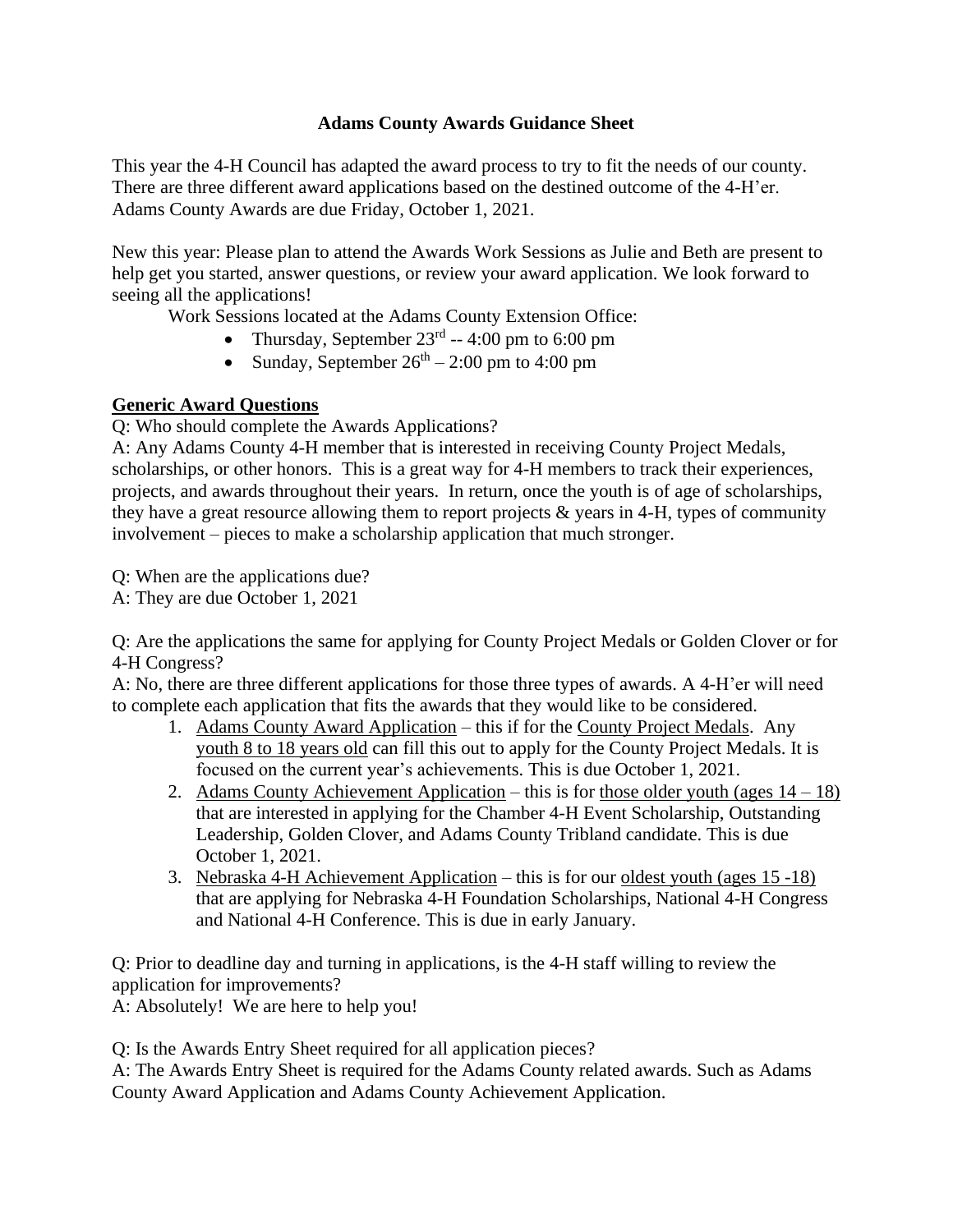# **Adams County Award Application Specific:**

Q: Do you have a sample of the Adams County Award Application? A: Yes – please visit the Adams County Extension Website to view. [www.adams.unl.edu](http://www.adams.unl.edu/)

Q: Can I use one Award Application to apply for several county medals? A: Yes – You may add pages as needed per section if you need to add more projects or experiences then on the initial page. Be sure to select all that you want to be considered for on the Awards Cover Sheet.

Q: What are the project areas that I can apply for?

A: There is a big list of project areas. If you were enrolled in a 4-H Project, you can report that in this Award Application. Review the Awards Entry Sheet to mark the areas you wish to be considered for.

Q: What do I get for completing the Award Application?

A: Outside reviewers, will review your application to decide if you deserve to be awarded a county medal in the project area that you have marked, such as Beef, Shooting Sports, Home Environment, Foods & Nutrition, or Environmental Stewardship.

Q: How many years do I need to be in a Project Area before I can apply for a medal? A: You must be enrolled in the project the current year that you apply for the medal. It may be your first year in that project area or your  $6<sup>th</sup>$  year or  $10<sup>th</sup>$  year.

Q: Are there any special awards besides the Project Area Medals?

A: Yes! We are excited to recognize our 4-H Members in their achievements! The other awards are:

- 1. Overall Curriculum Area this combines the youth that applied for the project area medals all under a specific Curriculum. Examples would be:
	- a. Overall Animal Science this is selected from those who applied for the project areas of Beef, Sheep, Swine, Horse, Goats, Poultry, Rabbits, Pets.
	- b. Overall Healthy Lifestyles this is selected from those who applied for the project areas of Foods & Nutrition, Food Preservation & Conservation, Safety, Health/Physical Fitness, Lifetime Sports
- 2. Outstanding  $1<sup>st</sup> Year 4-H Member This is for any 4-H Member between the ages of$ 8 and 18 that the current year was their first year to belong to 4-H. This is selected based upon their Adams County Award Application.
- 3. Outstanding Junior 4-H Member This if for 4-H Members between the ages of 8 10 in the current year. This is selected based upon their Adams County Award Application.
- 4. Outstanding Intermediate 4-H Member This if for 4-H Members between the ages of 11 – 13 in the current year. This is selected based upon their Adams County Award Application.
- 5. Outstanding Senior 4-H Member This if for 4-H Members between the ages of 14 18 in the current year. This is selected based upon their Adams County Award Application.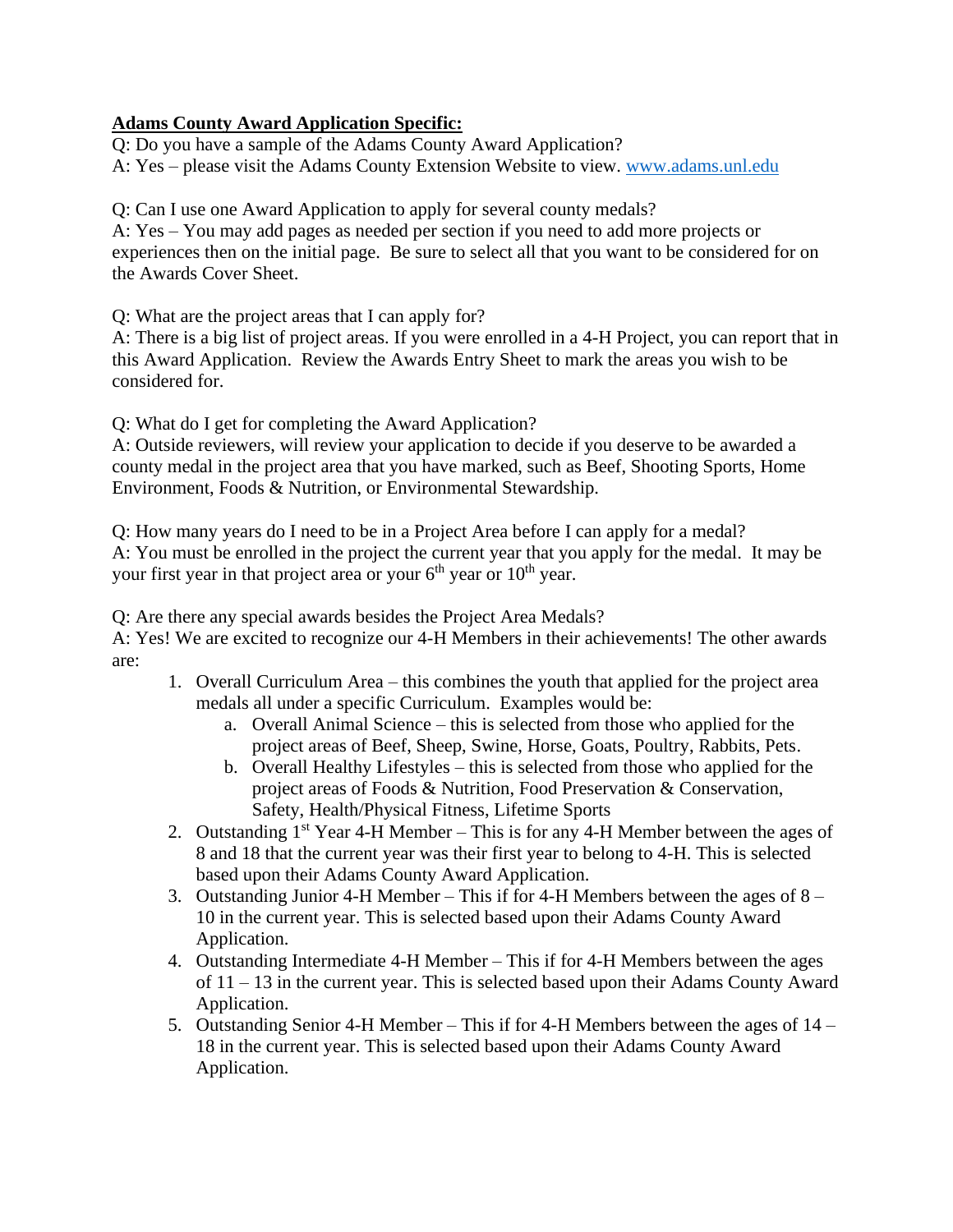Q: Can a person win an Outstanding 1st Year 4-H Member and an Outstanding age division winner?

A: Yes, if the volunteers who review the applications believe the 4-H member deserves both awards, it is allowed.

Q: Can a 4-H member win a County Project Medal multiple times throughout their 4-H Career? A: Yes – each year is a fresh start as the application focus's on the current year only.

Q: Can a 4-H Member win the Overall Curriculum Area multiple times throughout their 4-H Career?

A: Yes – it is a clean slate each year. If those reviewing believe the 4-H Member deserves to win the Overall Curriculum Area, then it will be awarded.

Q: Can a 4-H Member win the Outstanding age division award multiple times? A: Yes, as long as you fit the age group requirement within that division.

### **Adams County Achievement Application Specific:**

Q: Who is recommended to complete the Achievement Application?

A: Any 4-H Member that is between the ages of 14 and 18 years old?

Q: What awards are possible for a 4-H'er to receive if they complete the Adams County Achievement Application?

A: There are four unique and special awards. They are:

- 1. Chamber 4-H Event Scholarship
- 2. Outstanding Leadership
- 3. Golden Clover
- 4. Adams County Tribland Candidate

Q: What is the 4-H Event Educational Scholarship?

A: This is a scholarship (value up to \$150.00) awarded to 4-H members and is sponsored by the Hastings Area Chamber awards that can be used to help pay for a 4-H Event. Examples of type of event that this may be used for include but not limited to are 4-H camp, workshop, statewide event. This may be awarded multiple times throughout their 4-H career, but be used prior to aging out of the program.

Q: What is the Outstanding Leadership

A: This is a special honor to be the 4-H member named as the recipient for Outstanding Leadership. This is a tradition within Adams County 4-H Program to recognize an older youth on a yearly basis. This youth is then highlighted with a special "booth" during the following Adams County 4-H Fair among all the other Outstanding Leaders throughout the years. A 4-H Member can only receive this award once in their 4-H career.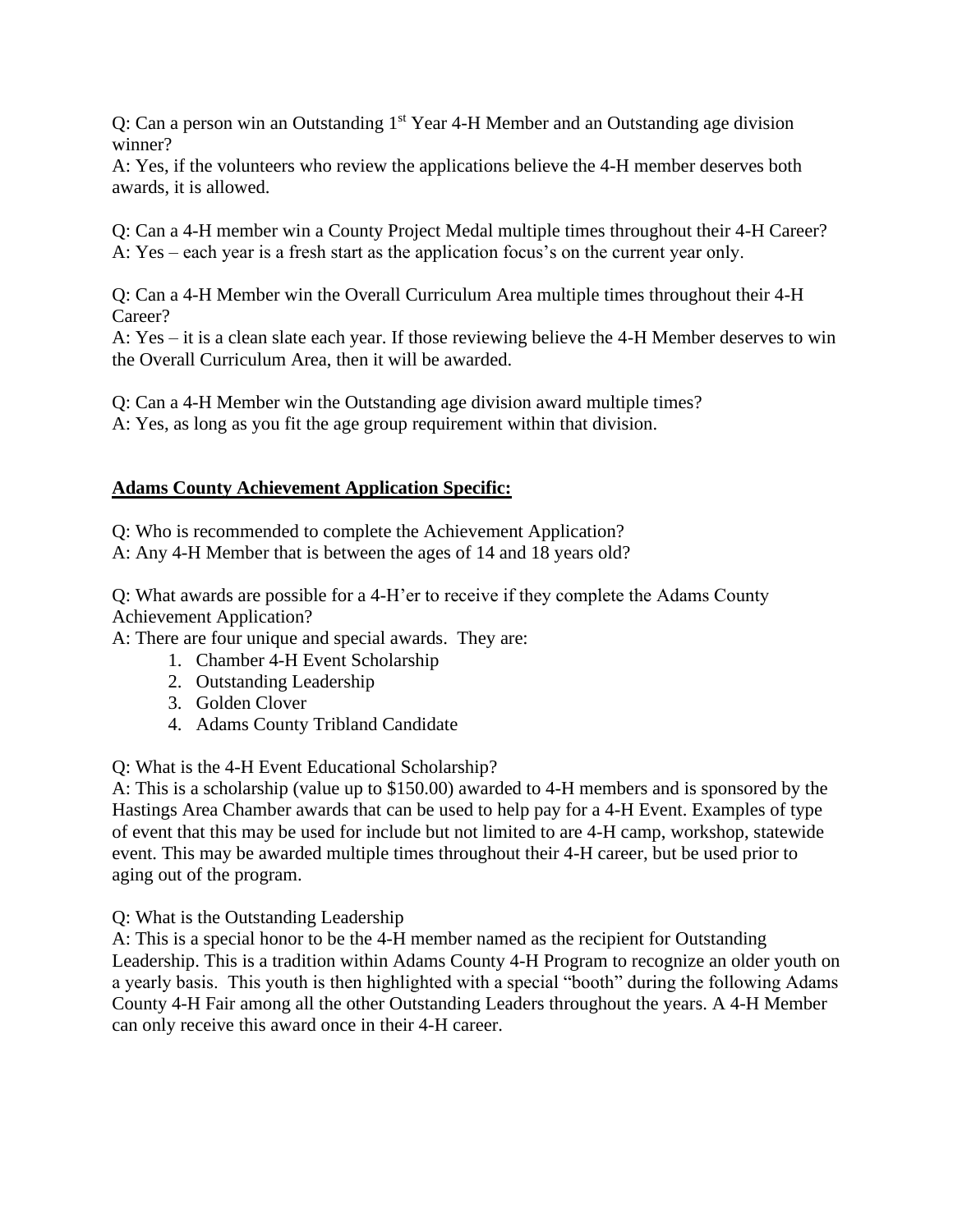### Q: What is the Golden Clover Award?

A: This award is an honor given to one or two youth per year. The 4-H member(s) will serve and represent the Adams County 4-H Program at a variety of events. The youth must be at least 15 years and have at least one more year of 4-H eligibility. This recognition can only be awarded once in their 4-H career. Throughout their one year of service, they will:

- Serve on the Adams County 4-H Council as a Youth Representative with full voting rights.
- Be prepared to represent Adams County 4-H Program at various functions such as the Adams County 4-H Soup Supper Fundraiser, Adams County 4-H Achievement Celebration, Adams County Fair, and others on an as needed basis.

Q: What is the Adams County Tribland Candidate?

A: If selected to represent Adams County, this 4-H member receives a packet from the Hastings Tribune and must complete their application by the Hastings Tribune Deadline. The Hastings Tribune picks two 4-H members to be the Outstanding Tribland Members from the Tribune Area. This is a very special and unique honor if selected overall Tribland. A 4-H Member may be nominated to be a candidate multiple times, if needed, but can only be awarded the "Outstanding Tribland Member" one time in their 4-H Career.

#### **Nebraska Achievement Application Specific:**

Q: Who is recommended to complete the Nebraska Achievement Application? A: Any 4-H Member that is between the ages of 15 and 18 years old?

Q: Where can I find the Nebraska Achievement Application?

A: All information can be found at [https://4h.unl.edu/achievement-application.](https://4h.unl.edu/achievement-application)

Q: How does a 4-H member submit their Nebraska Achievement Application? A: The completed application is submitted directly to the State 4-H Office. For specific emails and instructions, visit<https://4h.unl.edu/achievement-application> and/or call the Adams County Extension Office.

Q: What is the deadline for submitting the Nebraska Achievement Application? A: The deadline is January  $15<sup>th</sup>$ .

Q: What awards are possible for a 4-H'er to receive if they complete the Nebraska 4-H Achievement Application?

A: There are three unique and special awards. They are:

- 1. Nebraska 4-H Foundation Scholarship
- 2. National 4-H Congress
- 3. National 4-H Conference

Q: What are the Nebraska 4-H Foundation Scholarships?

A: The Nebraska 4-H Foundation offers a variety of scholarship opportunities for 4-H members each year. To learn more, visit<https://www.ne4hfoundation.org/scholarships/>